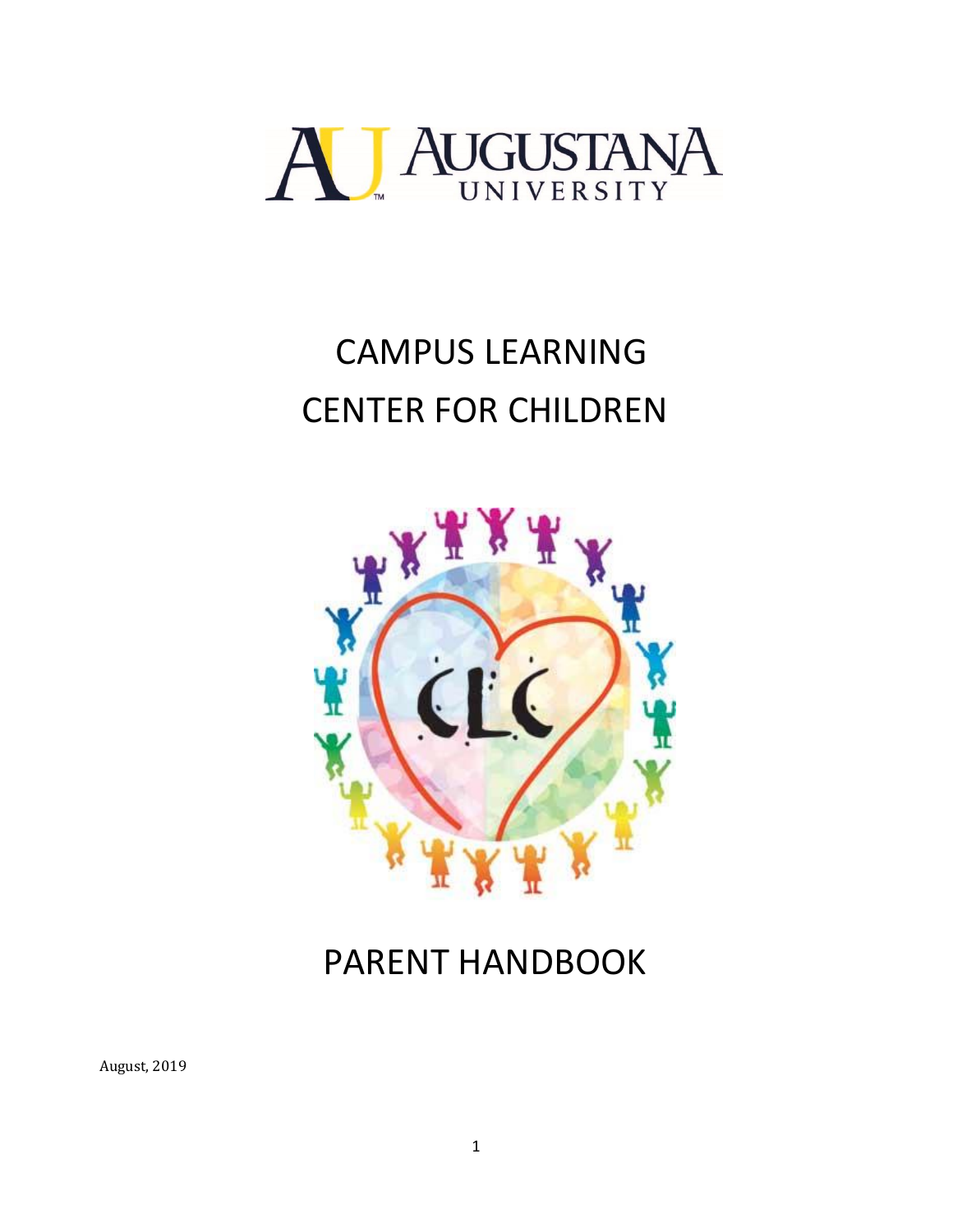#### **INTRODUCTION**

The Campus Learning Center for Children (CLC) was established by Augustana University in 1975 through the efforts of Emeriti Associate Professor, Harriet Scott, and the Sociology Department to provide care for children of students, faculty, staff, and alumni of Augustana University, the University of Sioux Falls, the North American Baptist Seminary and the Sioux Falls community. The CLC is now well known for providing a protective and educational environment for the care of children while their parents are attending classes, studying, teaching, or otherwise working on campus. CLC no longer serves the community as a whole, but it does serve Augustana alumni, the Augustana campus and Our Savior's Lutheran Church (OSL) community.

The CLC is located currently in the facility of OSL - 909 West 33rd Street. The mailing address is:

> The Campus Learning Center for Children Augustana University 2001 South Summit Sioux Falls, SD 57197 605.274.4701

#### **MISSION STATEMENT**

It is the mission of the Campus Learning Center to provide quality care and age-appropriate education to children in an environment of love and respect for God and all of his children. It is also CLC's goal to instill a sense of belonging, independence, mastery, and generosity in the hearts of our children. ("Reclaiming Youth at Risk," Brendtro, Brokenleg, Van Bockern, National Education 1990).

#### **LICENSING**

The center is licensed by the state of South Dakota to serve a maximum of 45 children, ages 12 months to 5 years old, at any one time. The center is open 7:30 a.m. to 5:30 p.m. Monday through Friday. All families are considered full time and will pay a weekly fee until two weeks from the time they give the director a written notice of leaving CLC. A planned program is provided according to the children's developmental needs.

Services are available to children with special needs in accordance with the non-discrimination policy and the staff to child ratio in the least restrictive environment that is most beneficial for the child. If circumstances which may affect ability to comply with licensing standards occur, a report will be made to the provider's licensing worker or agency within 24 hours after the change occurs.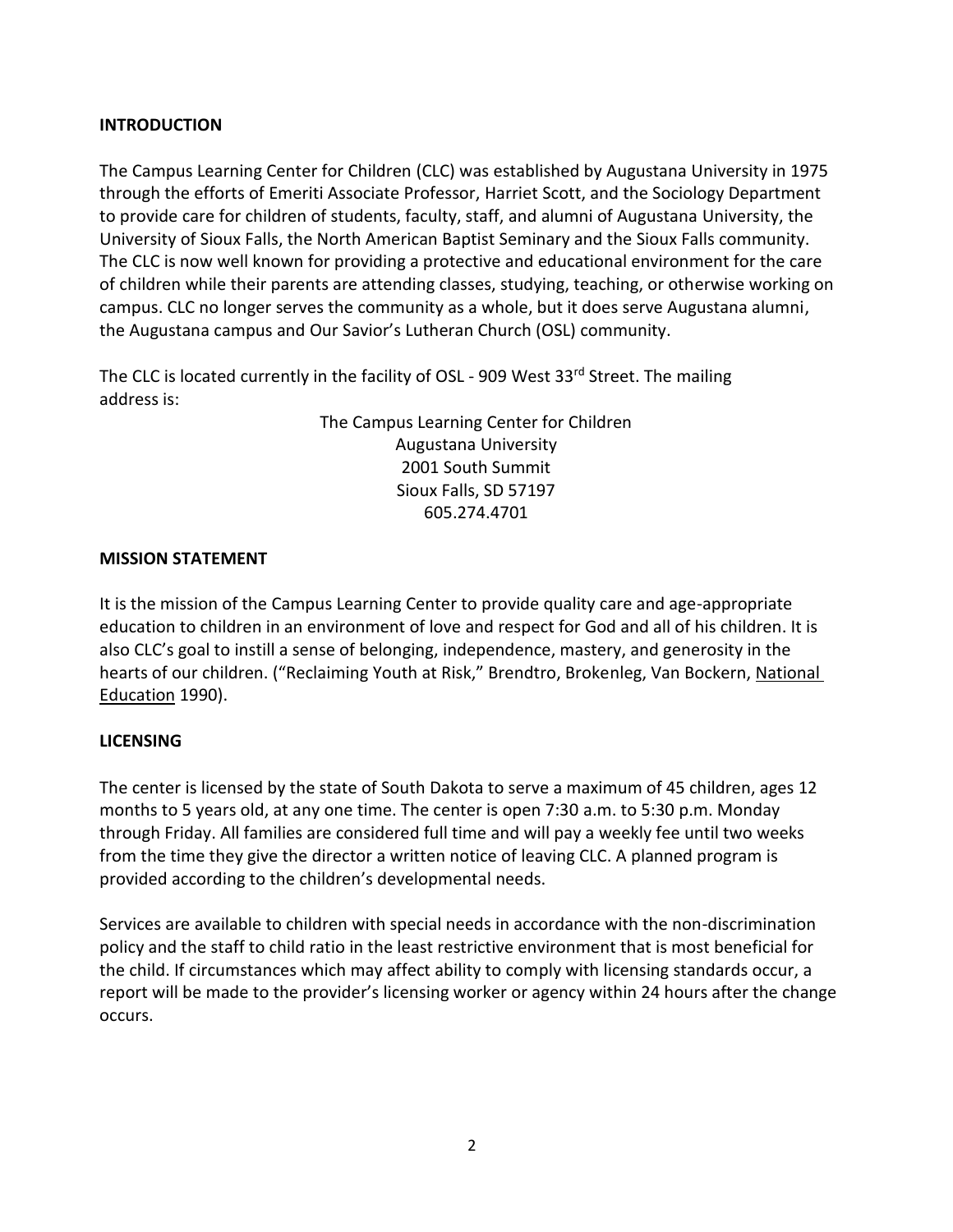#### **LICENSING CHANGES**

Changes will be reported to the Department of Social Services if they are believed to affect the ability to comply with licensing rules. These changes include but are not exclusive to: new program location, building renovations or remodeling, suspected in-house child abuse or neglect, change in ownership, or a new director.

#### **POLICY OF NONDISCRIMINATION**

Augustana is committed to providing equal access to and participation in employment opportunities and in programs and services, without regard to race, color, religion, creed, sex, pregnancy, sexual orientation, gender identity, genetic information, national origin, ancestry, age, veteran status, or disability. Augustana complies with Title IX of the Education Amendments of 1972, Title VII of the Civil Rights Act, the Americans with Disabilities Act, the Rehabilitation Act, and other applicable laws providing for nondiscrimination against all individuals. Augustana will provide reasonable accommodations for known disabilities to the extent required by law.

#### **STAFF**

CLC employs one director, two regular full-time teachers, one regular full-time assistant, one regular part-time teacher's assistant, and numerous student assistants who are students working toward their bachelor's degree at Augustana University.

#### **REGISTRATION**

All children must be pre-registered before they can attend CLC. To pre-register, parents must call and make an appointment with the director. Parents are asked to bring their children with them. During the appointment, the parents will be given this handbook, a set of forms, a tour of the center, and an opportunity to ask questions.

The following forms need to be completed and returned to the director:

- 1. Application Form (\$50 application fee)
- 2. Parent Agreement
- 3. Immunization/Health Record (also need updates as completed at the doctor's office)
- 4. Free and Reduced Lunch Form (if qualified)
- 5. Automatic Deposit Form
- 6. Custody Statement (if applicable)
- 7. Medical Care Statement (#2, 6, & 7 on the same Authorization Release Form)

All forms must be completed and returned before the first day of attendance. A family picture is also greatly appreciated. If adults other than the ones in the family picture may pick up a child, the parent needs to notify a teacher or the director in advance. The parent needs to give the name of the adult who will pick up the child and also tell the adult that a driver's license or other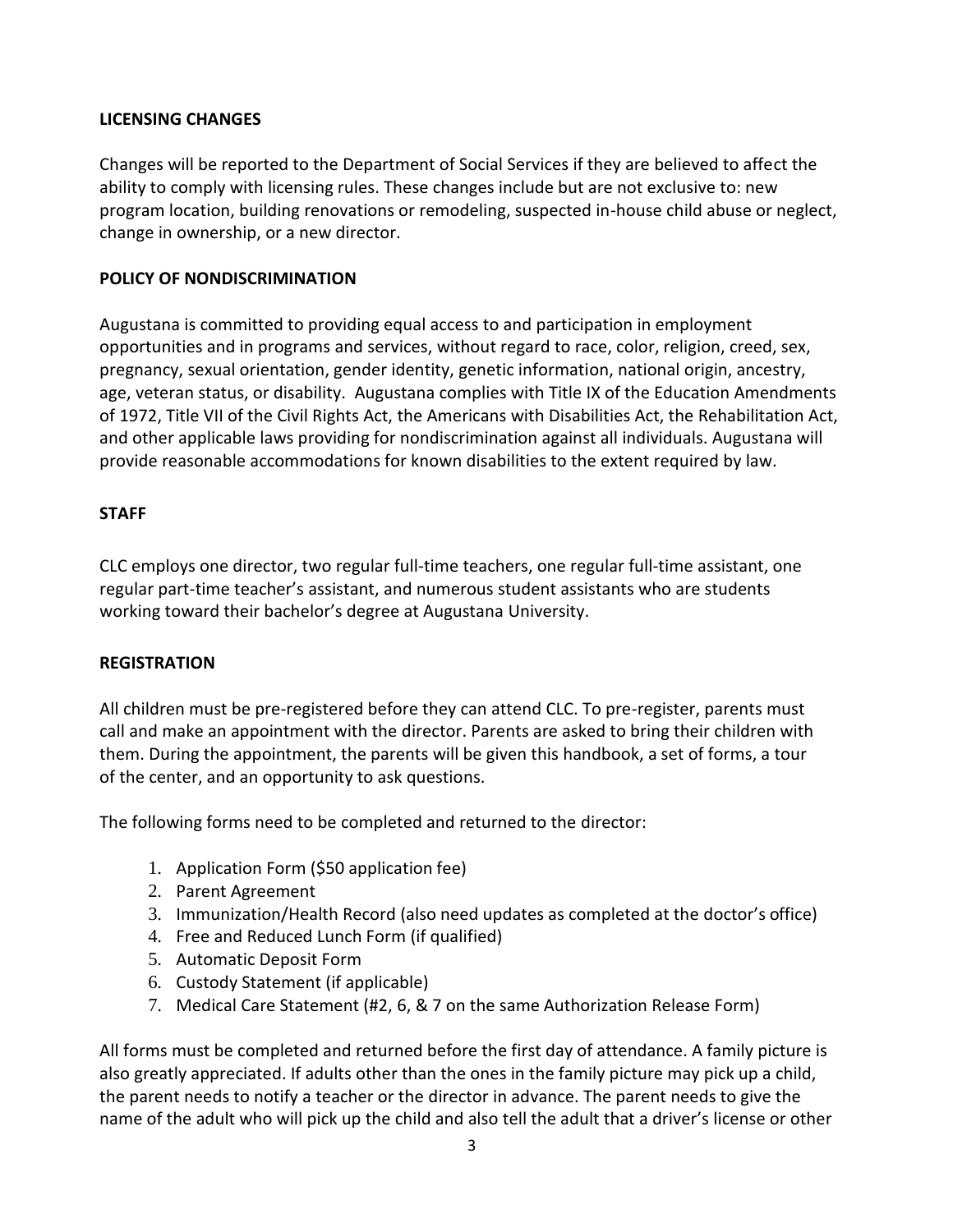picture ID will be required to verify identification. If a parent has sole legal and physical custody of a child, a copy of the agreement/court order to the center is required. If a biological parent is not allowed to pick up a child from the center, a picture of the parent who may **NOT** pick up the child and a statement/court order to that effect is also required.

At all times, CLC must be able to locate at least one parent or another designated adult who is responsible for that child. Therefore, if taking classes, a class schedule is required; a parent/guardian working must provide a work number; home number/cell number are required for record purposes. All children need an additional emergency number in case all attempts to reach a parent fail.

#### **COMMUNICATION**

CLC makes many efforts to encourage good communication among its staff and parents. Parents are requested to provide written instructions for any special care that their child may need on a specific day. Teachers will not be responsible for verbal messages. A written message is required. Written messages will be posted for all staff to read. We request email addresses of all parents in order to communicate during working hours.

Some examples of topics covered would be diet, illness, sleep patterns, and changes in arrival/departure. Parents should give telephone messages to the teachers or the director. Parents are requested to leave a message at/with the answering machine or teacher when their child will not be coming at the regularly scheduled time. If a student assistant should answer the phone, please ask to speak to a teacher or the director. No information about children or their parents will be given over the phone to any adult other than the adult who applied for care at the center. Staff have been instructed not to share any information about children and their families. Please do not expect staff to make any administrative decision over the phone. Please leave a message for the director to return your call. For your convenience, the CLC uses an answering machine when teachers are working with the children. Please leave a message when necessary. We will respond as quickly as possible.

#### **EDUCATIONAL ACTIVITIES AND SCHEDULES**

The center's program is designed to serve the physical, social, emotional, and cognitive needs of all of the children. CLC has incorporated the philosophy of multi-age classrooms. Children from 12 months up to 3 years of age are in one setting while children 3-5 years of age are in another. This philosophy promotes self-esteem for all ages plus enhances a feeling of belonging.

Field trips will be limited to trips within walking distance. Because CLC has the advantage of being part of Augustana University, the children have the opportunity to learn from the environment on campus. Children may take trips to the campus library, the Center for Western Studies, or visit the numerous statues on campus. The children's visits are always welcome on campus!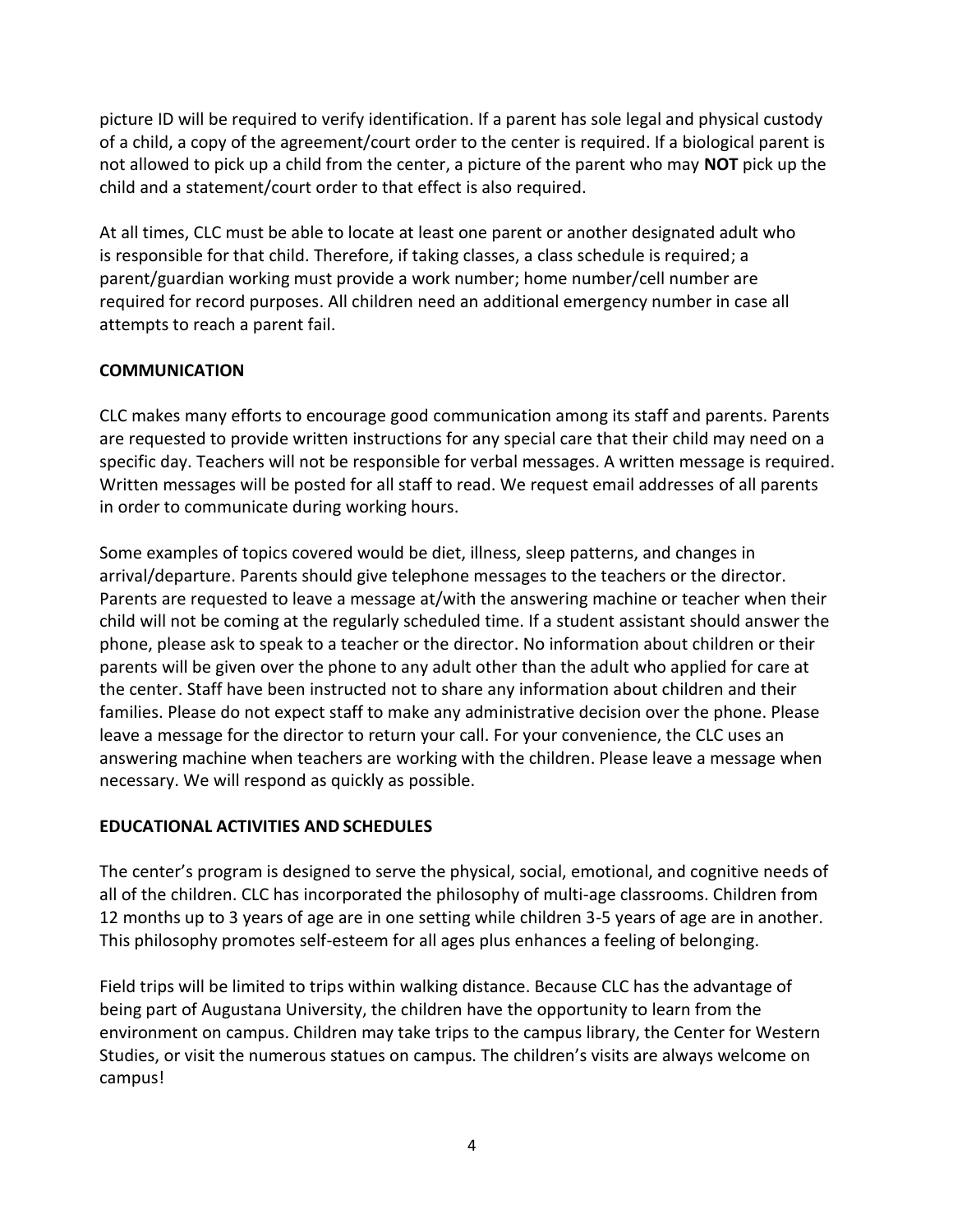Physical activity for all the children is scheduled from 10:00 a.m. – 11:00 a.m. and from 3:00 p.m. – 4:00 p.m. daily. The children play outside if the temperature is about 25 degrees F (considering wind chill factor) and below 95 degrees F (considering heat index).

In the summer, children do go outside at the same time each week day. The parents donate sunscreen to share, and we provide sunscreen if needed. The children have water available to drink at all times. The teachers watch for signs if the children are getting too hot. We do not use a pool, for sanitation reasons, but we do have sprinklers for especially hot days. Please be prepared to bring a swim suit and towel for your child when it is 80 degrees or warmer.

#### **DISCIPLINE TECHNIQUES**

Discipline is meant to point out inappropriate behavior in a positive manner. Redirection is the preferred method of guidance with toddlers and sometimes preschoolers when another child is not involved in a hurtful way. If redirecting a child is not entirely successful, teachers continue to assess children on an individual basis as to what other behavior coping techniques may be appropriate. If the child has the cognizance to engage in a Life Space Intervention, the teacher sets the child in their lap and explains that the previous behavior was inappropriate. The teacher and child discuss what other behavior could have happened instead of the inappropriate one. The two of them talk about preferred behavior and what the child will do the next time they are in the same situation. Then the child picks another area to play in and is given affirmation by the teacher for solving the problem. This method of discipline has proven most affective. The method is adapted from Life Space Intervention by Nicolas Long and Mary Woods. Sometimes a simple time-out is needed. Time-out is removing the child from the situation for a specified period of time (number of minutes' correlates with their age). Teachers will remove a child from any potentially dangerous situation in which they are hurting people or property. The number one rule at CLC is that **WE DO NOT HURT PEOPLE, PROPERTY, OR ANIMALS.**

The staff does **NOT** use discipline that would intentionally hurt a child physically, emotionally, or psychologically. Techniques **NOT** used include:

- 1. Physical punishment
- 2. Loud screaming or yelling or verbal abuse, threats, or derogatory remarks about the child or their family
- 3. Restriction of movement by binding or enclosure in a confined space
- 4. Delegating disciplining to older children or peers
- 5. Punishment for lapses in toilet training
- 6. Withholding or forcing of meals, snacks, or naps

#### **TERMINATION OF CARE BY THE CENTER**

The center reserves the right to terminate responsibility for childcare for a specific child when the staff does not feel that it is appropriate for them to continue at the center. If a child's parent receives a note stating that their child hurt a teacher or another child four times in five straight days, the parent, the child's teachers, and the director will have a conference to discuss how to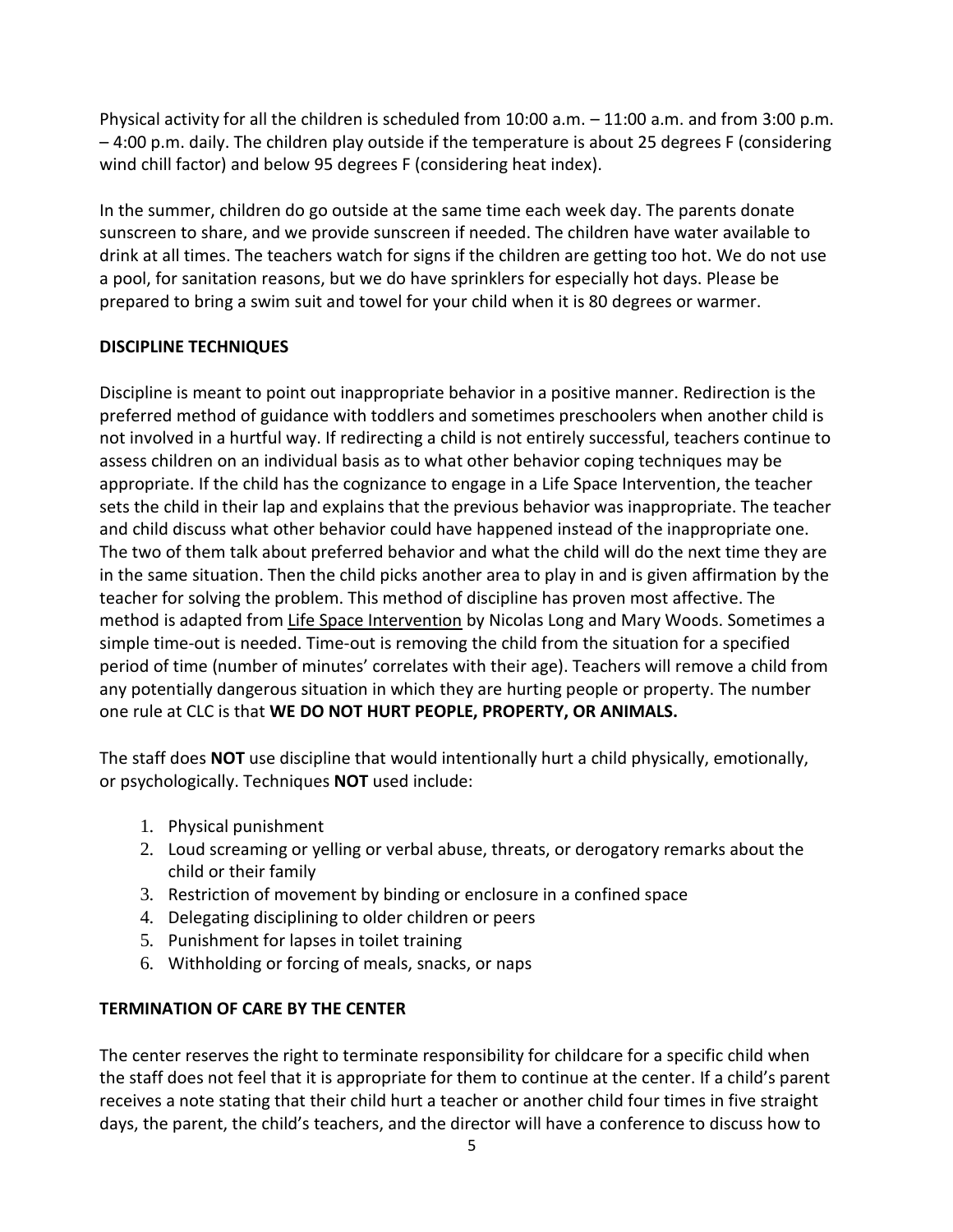help the child deal with the hurtful behaviors. Professionals outside of the center may be called in to assess the classrooms dynamics. If all the staff in the center and the outside professionals have exhausted their resources, the parents may receive a two-week notice to leave the center. The director will let the parent(s) know when the two-weeks' notice is in effect. In addition, terminations of care may take place if the center is unable to meet the needs of a specific child and/or the needs of the child as a whole cannot be met because of the child's behavior.

#### **CHILD ABUSE OR NEGLECT**

All childcare providers are required by law to report any suspected occurrence of child abuse or neglect. The reason for suspicion is reported to the Department of Social Services immediately and the department determines if there is sufficient reason for an investigation. Every employee of CLC is required to read a description of signs of abuse and neglect. All staff also sign a statement confirming that they understand the signs of abuse and neglect and understand the procedures in reporting the suspicion if they have sufficient reason to suspect abuse/neglect. CLC employees are screened by Child Protection of South Dakota for any substantiated case of child abuse on their part. If an employee is accused of abuse by anyone and the Department of Social Services decides to investigate that employee, the accused employee will be suspended until the center is notified that the accusation was unsubstantiated. It should be added to the staff handbook. I tell them at the all-day training, but it should be in writing! Please add it in a section that you think is most appropriate. Perhaps under discipline of children.

#### **FEES**

Faculty, staff and student child care fees are determined on a weekly basis. All full-time Augustana University students will get an approximate discount of \$20.00 per week. When parents contract for care, they agree to pay the weekly fee whether the child is ill, out of town, or on vacation. All children will be charged on the basis of the full-time weekly fee.

Parents may put children in the preschool program a few hours per day for academic enrichment. The same fee will apply. The CLC staff has other commitments to classes and families, as well as community service. It is important that parents are prompt in picking up their children. The center teaches children to have respect for all people and their property. Please demonstrate your respect for the staff at the center.

#### **LATE FEE POLICY**

The first time in any given month that a person is late picking up a child (after 5:30 p.m.) the late fee is **\$1.00 per minute late**. The **second time** within that month the late fee is **\$2.00 per minute late**, the **third time is \$3.00 per minute late**, and the **fourth time is \$4.00 per minute late**. After the fourth time, the parent will need to set up a meeting with the director to discuss whether or not the child may continue at CLC. A late fee **of \$1.00 PER MINUTE PAST 5:30 p.m. WILL BE ADDED TO THE WEEKLY FEE IF PARENTS ARE LATE!**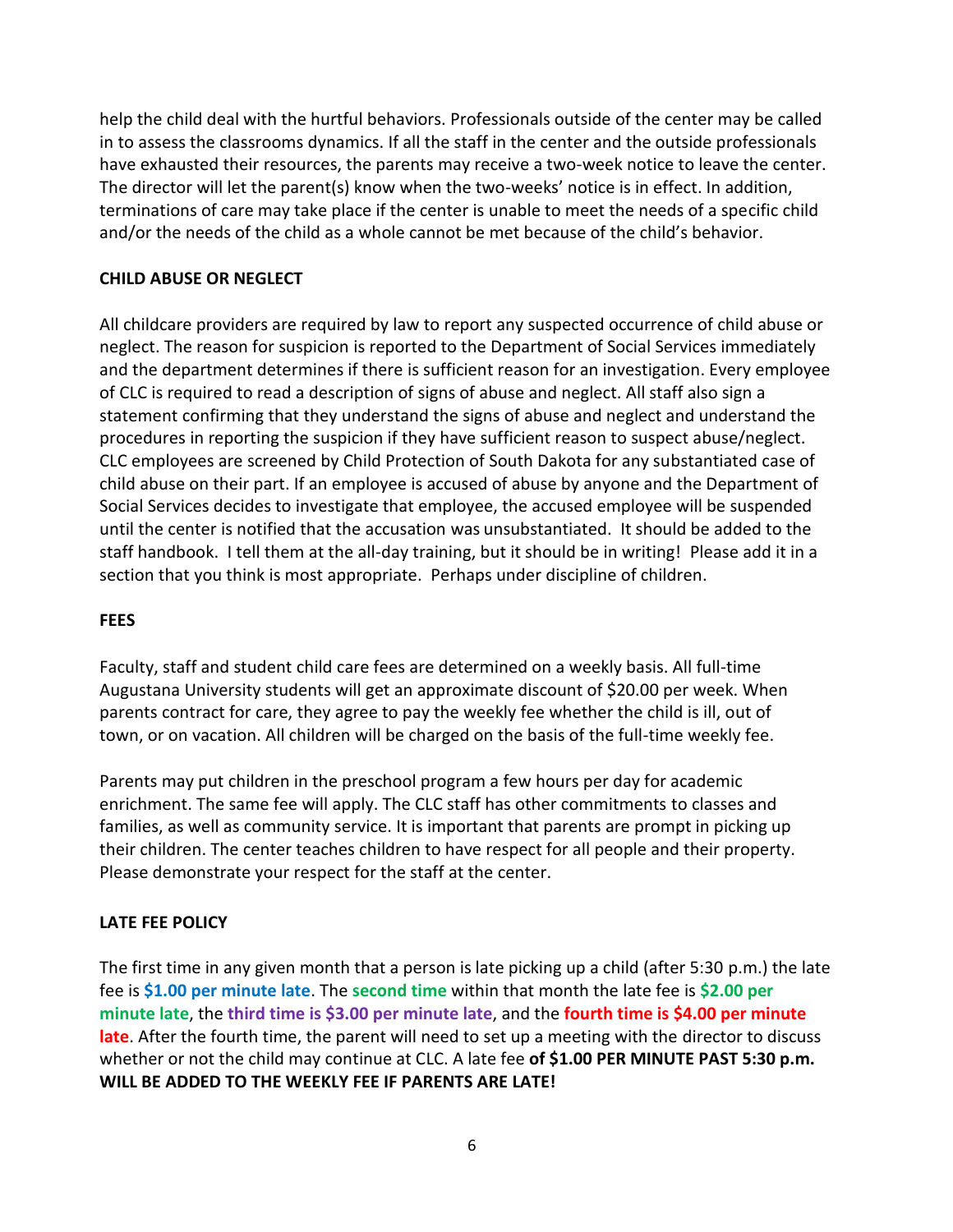#### **EARLY FEE POLICY**

We ask that all parents respect the fact that we need time to prepare what is needed to give your child a nutritious and well-balanced breakfast promptly at 7:30 am each morning. Therefore, we do not want parents to come before 7:30 am. The early fee policy is just like the late fee policy in that if a parent is early the first time in a month, the early fee is **\$1.00 per minute**. The **second time in a month the fee is \$2.00 per minute** and so on.

#### **REFUNDS OR CREDITS**

The Augustana Business Office will send a monthly statement recording any credits or debits due. Any overpayment will be a credit on your account. If you have a credit on your account at the time of your child or children's termination of attendance, a check will be issued to the parent for that amount.

#### **CHILD CARE ASSISTANCE**

Families on programs that provide financial assistance need to speak to the director. Some programs pay the CLC directly. The director can assist in understanding such payments. However, once payments from other sources have been credited, the parent/guardian is responsible for the balance. For more information on assistance, you may call 1.800.227.3020 - Department of Social Services Child Care Assistance of South Dakota.

#### **BILLING**

Statements detailing monthly activity will be prepared by the Augustana University Business Office and sent to families the first of each month. A space may not be held for a child if payment is not received by the agreed upon method of payment. The parent/guardian is responsible for the weekly fee even if the child is absent due to illness or vacation.

Forms of payment:

- 1. ACH (automatic withdrawal from checking) every Monday
- 2. Payroll deduction monthly or biweekly: This option is for Augustan University's faculty, administrators, and staff.
- 3. Payment from Child Care Services for those who may qualify.

The center has the right to terminate care for children whose parents have not kept their balance current. All families must give two weeks written notice before final withdrawal of their child from the center's program. If the parent does not give notice, a fee of \$250 for a preschooler and \$250 for a toddler will be added to the outstanding bill on the last day of attendance. All outstanding bills will accrue additional finance charges.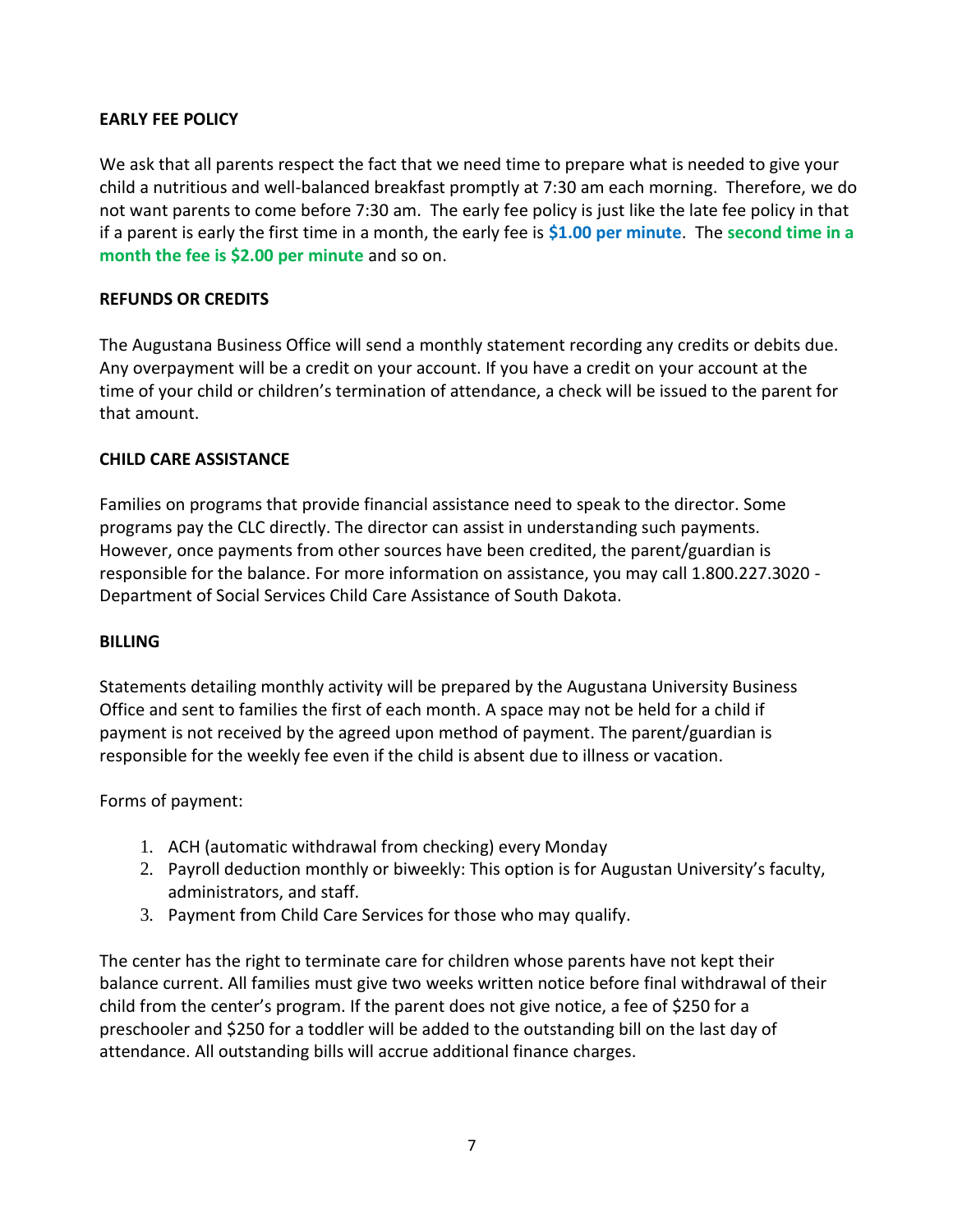#### **ARRIVING AND LEAVING**

As parents take their children to the classroom and come to get them, they must inform either the teacher or the teacher's assistant that their children are coming or leaving. Teachers need to know when a child is added to, or removed from the group and may need to talk with parents about events of the day. Parents are requested to take home all of their children's work which is placed in the children's folders. A parent or guardian must accompany children into the classrooms. Please do not drop your child off outside of the classroom and assume the staff knows that they have arrived.

#### **ABSENCES**

If a child will not be attending the center on a specific day that they are expected, parents are asked to please inform the director or staff. This allows the center to know how to plan for the day. Cooperation assists the center in keeping costs as low as possible and enhances the center's ability to relate to your child according to their individual needs.

Since the center is a self-supported, non-profit program, is it necessary to have a consistent source of income. The center's expenses continue whether your child is present or absent. Paying the weekly fee ensures your child will have a spot at the center. The center cannot sustain a loss of income when there are other children waiting to enroll. A list of families waiting to enroll their child/children exists throughout the year.

#### **MEDICATIONS**

- 1. Only under rare circumstances will the center's personnel administer any nonprescription medication to a child. If a parent and a teacher are sure that a toddler is teething, the teacher may administer Tylenol. The last time it was given must be clear to the teacher, or the teacher may not give the child any.
- 2. Parental permission to administer prescribed medication to a child must be in writing. Staff will refuse to administer medication when the procedures described have not been followed.
- 3. The center will provide a medication form for the parents to fill out.
- 4. All such medications must be in the container bearing the label affixed by a pharmacist, showing the name, and telephone number of the pharmacy, the child's name, name of the physician and directions for the administration.
- 5. Administration of medications will be performed by a teacher or director.
- 6. All medications will be labeled and stored in a locked container or placed in the refrigerator that is inaccessible to children.

#### **STORAGE AND ADMINSTRATION OF MEDICATIONS**

Teachers at the center will only administer prescription drugs with a doctor's prescription attached to the medication container by a pharmacist. The container must show the name and telephone number of the pharmacy, the child's name, name of the physician, and directions for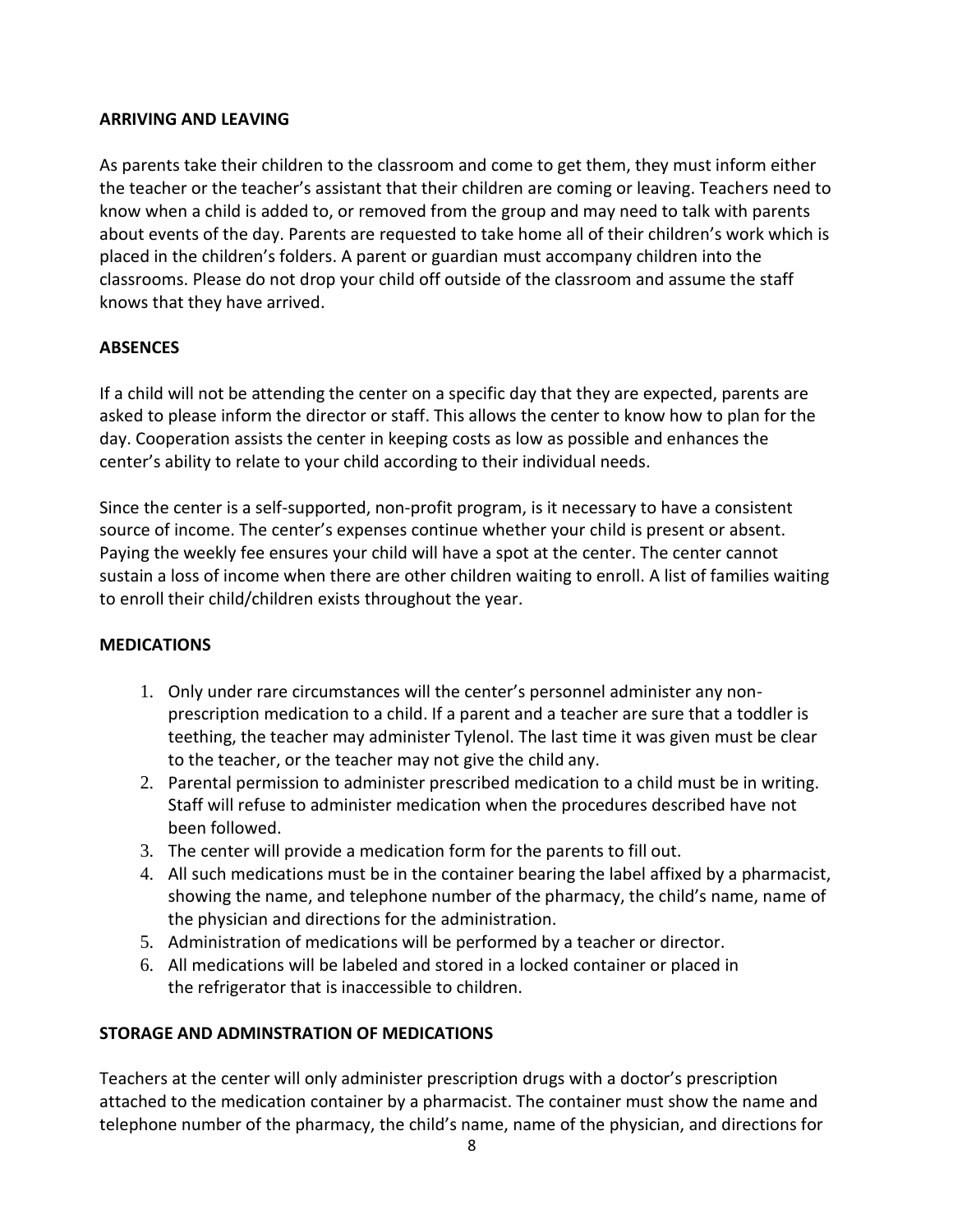the drug's administration. The parent must sign a medication form with the name of the drug, how and when it is to be given, and the doctor's name on it. The form can be found in the locked medicine box above the cabinet in the lunchroom. The parent must sign the form for each day that the medicine is to be administered. On the same form, the teacher will initial, write the date and time that the medicine was given to the child. The medication will be stored in a locked box out of reach of all children. If the medicine needs to be refrigerated, it will be refrigerated in the downstairs refrigerator, away from the children and classrooms.

#### **ILLNESS AND INJURY**

Illness can spread quickly within the center in spite of efforts to control it. The center staff will alert parents when a child becomes ill. Parents should have a plan for care when their child becomes ill while in CLC staff's care.

#### The child will be sent home **AND MAY NOT RETURN FOR AT LEAST 24 HOURS IF ANY OF THE FOLLOWING OCCURS:**

- 1. Fever is 101 degrees F or higher.
- 2. Vomiting.
- 3. Diarrhea of more than 1 loose stool in 4 hours.
- 4. Head injuries severe enough to warrant medical attention.
- 5. Unexplained rashes may return with a doctor's note saying it is not contagious if a doctor is seen the same day.
- 6. Nosebleeds, lacerations, and other injuries which are severe enough to require medical attention. The 24-hour rule will depend upon the advice of the attending physician.

Teachers will call parents if the above illness or injury occurs. If the parents cannot be reached by calling the phone numbers provided, the emergency number in the child's folder will be called. If these individuals cannot be reached or the director and/or teachers feel that there is an emergency, the staff will call 911. The teachers or director will continue to try to contact the parents until they are reached.

An ill child will be isolated in the office area until the parents can arrange to take the child home. The child must be picked up within the hour of being called. If your child is on an antibiotic due to the illness, you need to wait at least 24 hours until the antibiotic has had a chance to work before returning to CLC.

#### **REPORTING OF CONTAGIOUS DISEASES**

The State Health Department works with the center to protect all children from unnecessary exposure to illness. Health policies require that parents of children who are suspected of having a contagious disease are to inform their child's teacher at the time when the illness is suspected, even before verification. The child's name, parents' names and address, and the child's physician's name will be provided to the State Health Department. If physicians caring for other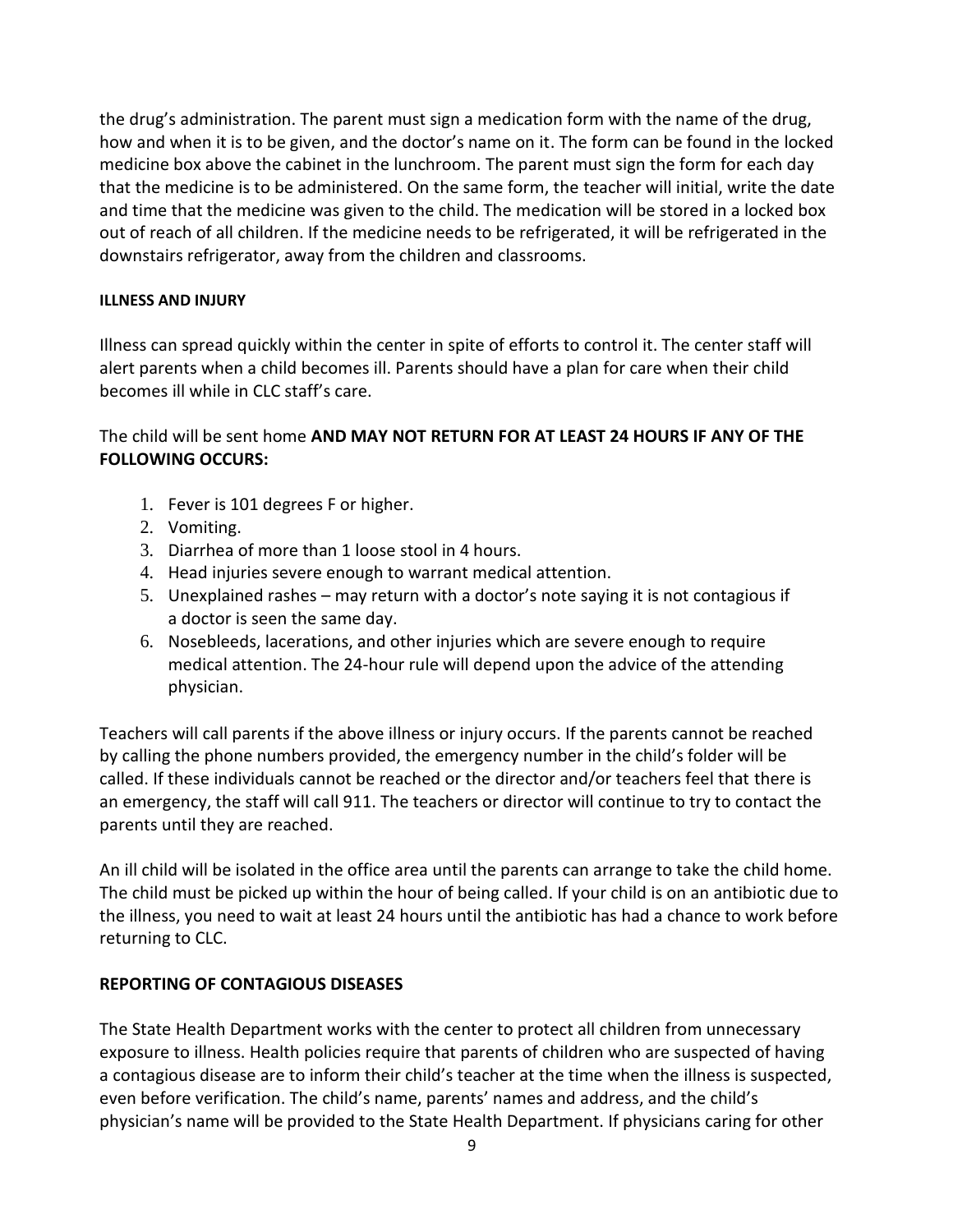children in the center request information about the suspected disease, the physician's name will be shared with the State Health Department so there might be an exchange of professional information to enhance the care of all children involved. The center is further obligated to inform all parents of the possible exposure of their child to contagious diseases. This will be done with a sign on the eraser board in the classroom and an email will be sent to all parents. Please read these notes carefully and consult with your child's doctor if you have further questions. The child should not return to the center until the child has recovered, received a doctor's permission to return, or in the case of a bacterial contagious disease, until medication has been given for at least 24 hours or more. If your child has a temperature of 101 degrees or greater, you must pick up the child as soon as possible, and the child may not return until they have not had a fever for at least 24 hours.

#### **DAYS CLC WILL BE CLOSED**

The center will be closed on the following holidays:

- Labor Day
- Thanksgiving Day Wednesday before and the Friday after
- Christmas Day plus other days surrounding subject to the University's decision
- New Year's Day
- Good Friday and Easter Monday
- Memorial Day
- Independence Day

The weekly fee will be adjusted to reflect the days that CLC is closed. The center may have to close due to bad weather. If Augustana is closed due to a storm or hazardous weather conditions, CLC will be closed. An adjustment will be made the weekly fee based on this closure. If parents suspect that the weather may cause a closing, please check the "closeline" on the websites of all the major networks. An email will also be sent by the director. An email should be sent to you by 6:00 a.m. the morning of the day the university is closed. If the weather is hazardous and Augustana chooses to be open, and if you feel that you would be putting your child's safety at risk by bringing the child to the center, please notify CLC that your child will be staying home. Parents will be charged the regular fee during bad weather if Augustana and CLC are open. Obviously, if CLC is closed because Augustana is closed, an adjustment will be made to your weekly fee.

#### **TOILET TRAINING**

If a child is in diapers, the child's family must furnish disposable diapers and wipes. It is the parent's responsibility to maintain a supply of disposable diapers, preferably in a bag labeled with the child's name on it. Diapers will be checked and changed by the staff on a regular schedule.

When a child has been successful in using the toilet at home with a minimum of "accidents" in the last two weeks, the staff will ask the child to go on the toilet at the center. Please inform your child's teacher when the child is ready to try training at the center. If a child goes in the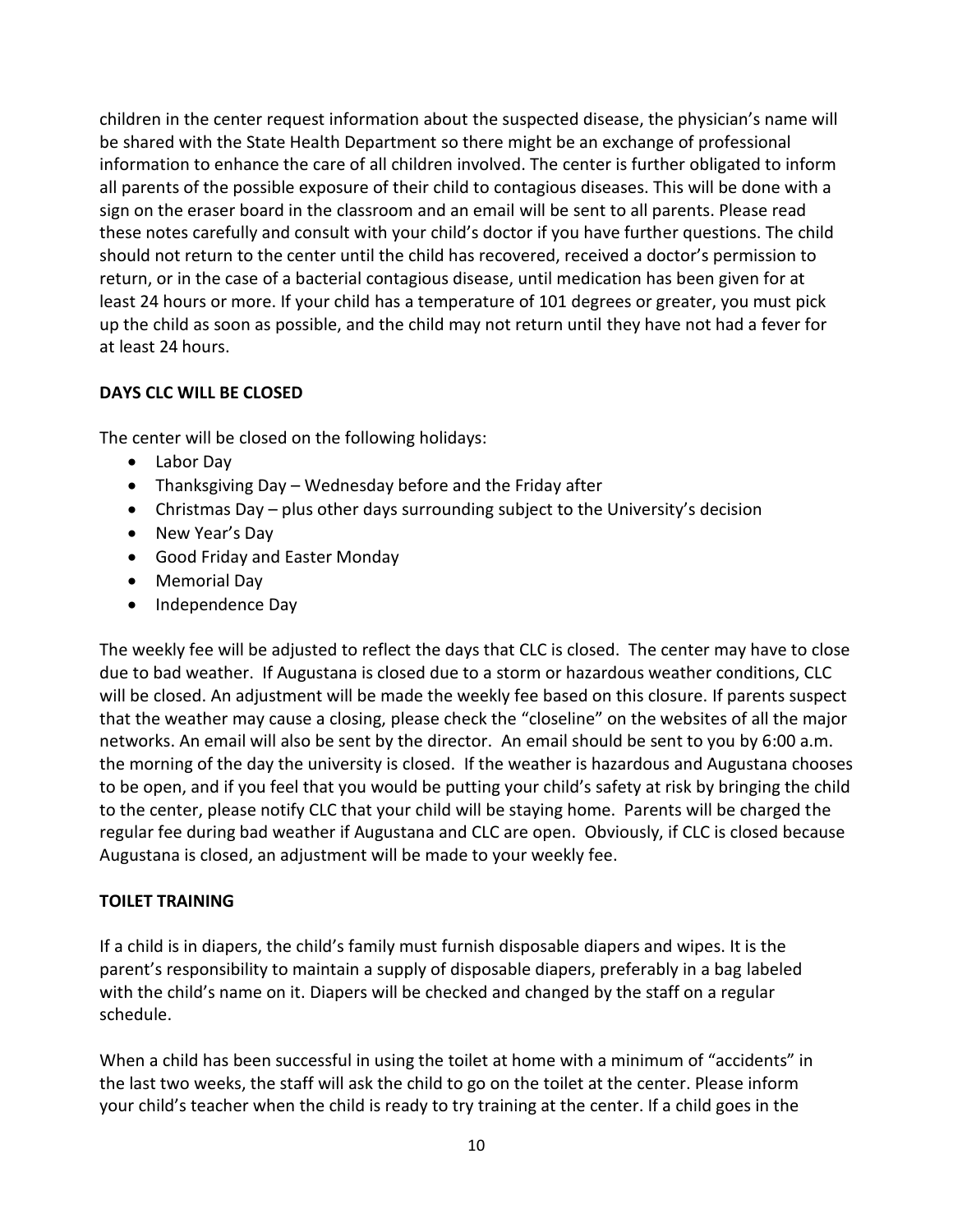toilet consistently for two weeks at home and/or at the center, parents may bring underwear for their child. The staff will cooperate with parents' efforts to train their child. It is helpful if the parents inform the staff of their method of training in an effort to provide consistency and less confusion for the child. The staff always uses positive reinforcement when toilet training.

#### **EXTRA CLOTHING**

All children need an extra set of clothing. Please label all of the child's clothing including training pants, coats, jackets, mittens, boots, etc. and place them in a plastic bag. The center does not always have clothing to provide for children in case of spilled milk, toileting accidents, or severe soiling.

#### **FOOD PROGRAM**

CLC is proud to be a participant of the Child and Adult Center Food Program in the State of South Dakota. The center's employees receive training in nutrition and the serving amounts for children to receive a well-balanced, nutritional breakfast, lunch, and snack. Breakfast is served between 7:30 a.m. and 8:30 a.m. each morning, and it contains milk, juice, and a grain product. Lunch is served between 11:00 a.m. and 11:30 a.m. every day and contains milk, a vegetable, protein substitute and/or meat, bread and fruit. Snack is served at 2:30 p.m. and includes milk and a food from one of the major food groups or water and food from two major food groups. **THE CENTER MUST BE INFORMED OF ANY FOOD ALLERGIES OR SPECIAL DIET IF REQUIRED BY YOUR CHILD/CHILDREN. A DOCTOR'S STATEMENT MUST BE PROVIDED CONCERNING FOOD ALLERGIES**. Staff will monitor special diets in consultation with parents. There is no extra cost for meals or snacks. The cost is covered by the weekly childcare fee and a small reimbursement from the Child and Adult Center Food Program (CACFP). The CACFP sets regulations for centers in the nutrition program. The CLC staff encourages children to eat vegetables by rewarding them with stickers. We allow children who eat all of their lunch and drink all of their milk to be dismissed first.

#### **BIRTHDAY TREATS**

The children are encouraged to celebrate their birthday with their friends at CLC. Due to State Health Department regulations, the center must require that any food brought for the celebration must be commercially produced (store or bakery purchased). The center does not allow candy to be available to the children except for rare, special holidays or occasions. If you wish to invite children to a birthday party outside of the center, the parent may place invitations in the **PARENT MESSAGE BOX**. Teachers should **NOT** be responsible for such invitations, but you may ask them to let parents know an invitation is in the message box. Fruit gummies are a preferred treat to celebrate birthdays (due to life-threatening allergies of foods that "may be contained" in store bought cupcakes and cakes). Please ask a teacher how many treats (and alternative treats) are needed for the class.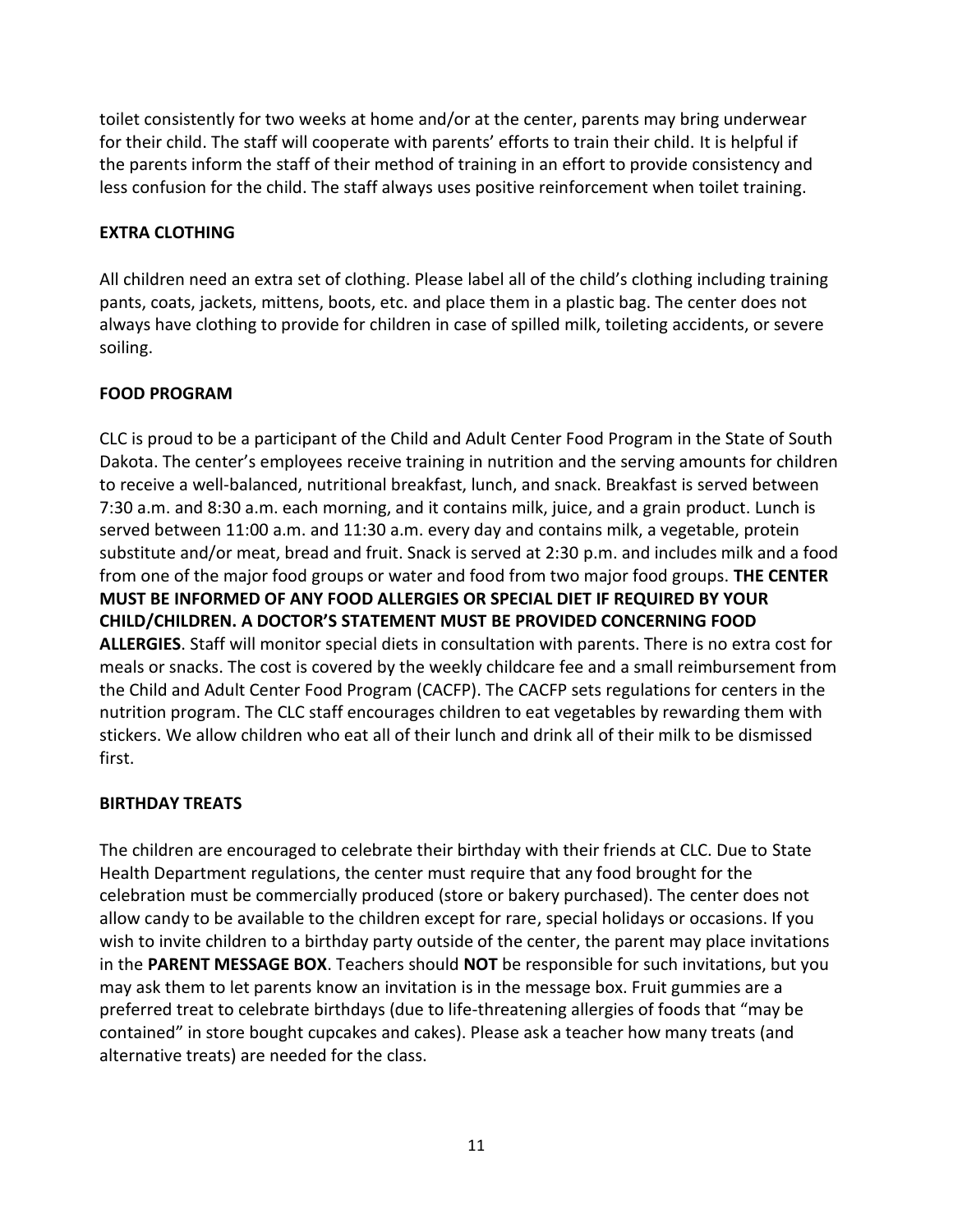#### **PARKING**

Parking for OSL is on Prairie Avenue on either side of the street or in the parking lot directly west of the church off Prairie Avenue. There is additional parking south of the church off 34 $^{\rm th}$ Street.

#### **TRANSPORTATION**

The center does not have a CLC vehicle for transportation, therefore, there will not be transportation is not provided to field trips or other educational programs. The seatbelt and infant seat law requires car seats for children up to 5 years of age or 50 pounds. This law does not make it practical to rent vehicles for field trips since all of our children would need car seats.

#### **SAFETY**

The center has at least four fire drills and at least one tornado drill each year. On the day of the drill, a notice will be written on the eraser board in the classroom. Emergency exit plans are posted in all classrooms. In case of a tornado warning, the children will go downstairs in the hallway by the large steel wall safe. CLC also has an emergency response plan for lockdown. If we ever have an active shooter on campus, the director will contact all of parents via an email. If the center is in lock down, we inform parents when the lock down began and when it is over. A list of all parents is also thrown out a window in a red backpack so police may collect it and notify the parents if the director is incapable. In the instance of a natural disaster, the parents will be notified (via email) when it is safe to arrive and pick up their child/children. The full emergency plan is available in the director's office.

#### **NAPS**

Because of varied ages, the amount of time scheduled for the rest or naptime varies. All children in the program will be expected to rest. The center will provide a cot or mat for every child. Children will need to bring a blanket from home. The blanket will be stored in the toddler's bag or the preschooler's cubby, and it needs to be laundered every weekend.

#### **PARENT-TEACHER CONFERENCES**

CLC will give the parents an opportunity to have a formal conference with the teachers at least two times a year. Traditionally, the conferences are in the fall and in the spring. The conference is limited to 15 minutes due to the number of children at the center. The teachers are always willing to talk with the parents about their child or children. Please do not limit your communication time to conferences.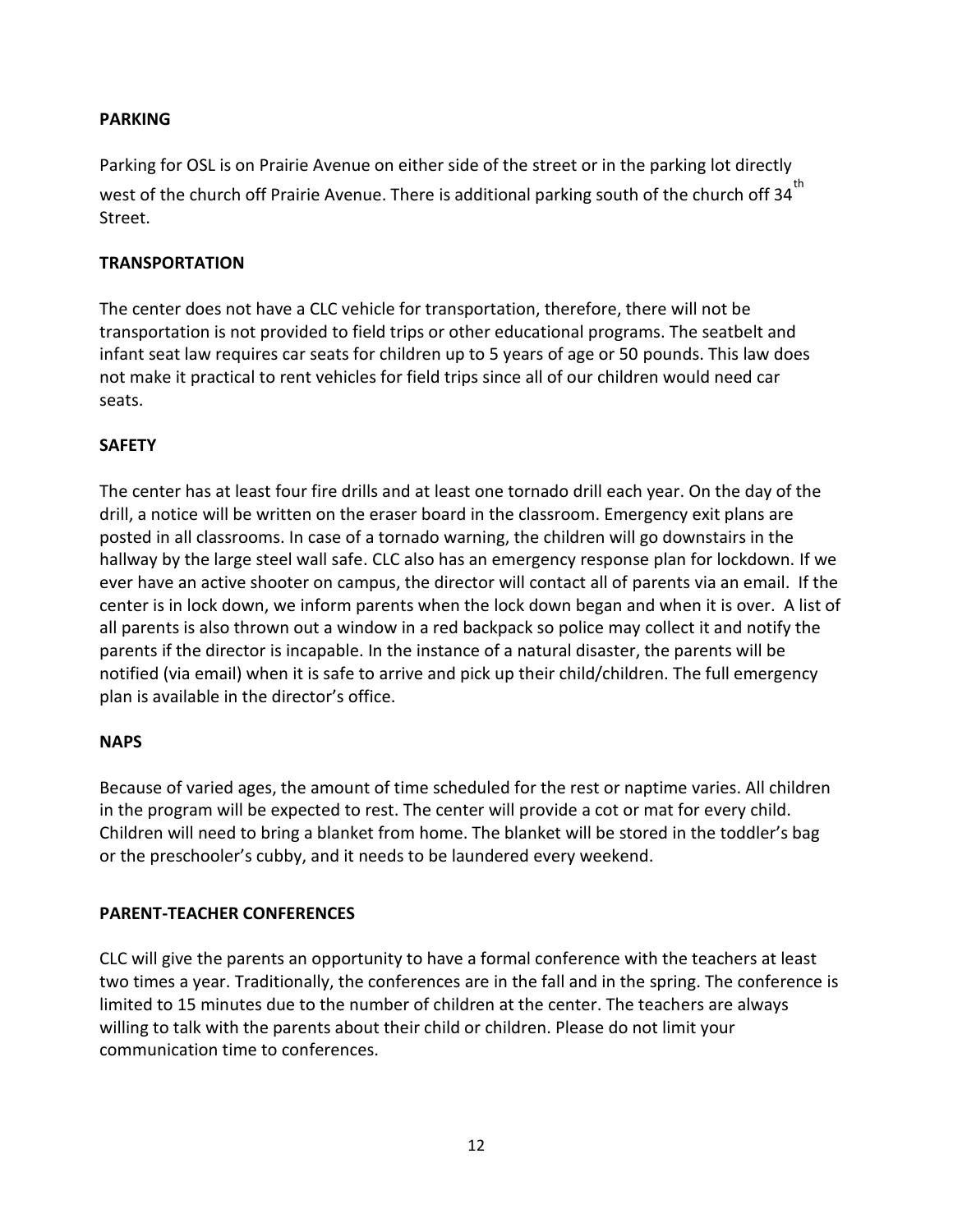#### **DROP-IN CARE**

Drop-in care is reserved for children who were enrolled at CLC in the past and still have health records and immunizations up-to-date and on file at the center. Drop-in care is dependent upon space availability. A parent must call and ask if there is room for a child. A 24-hour notice is preferred. The cost is \$5.00 per hour. Payment is requested on the day of the drop-in.

#### **TOYS FROM HOME**

Please leave all personal toys at home unless the preschool requests "show and tell." It is difficult for children to share their belongings. Staff will not be responsible for such articles.

#### **BABYSITTING LIST**

The names and telephone numbers of student assistants willing to do babysitting after hours and weekends will be given to parents of the CLC upon request.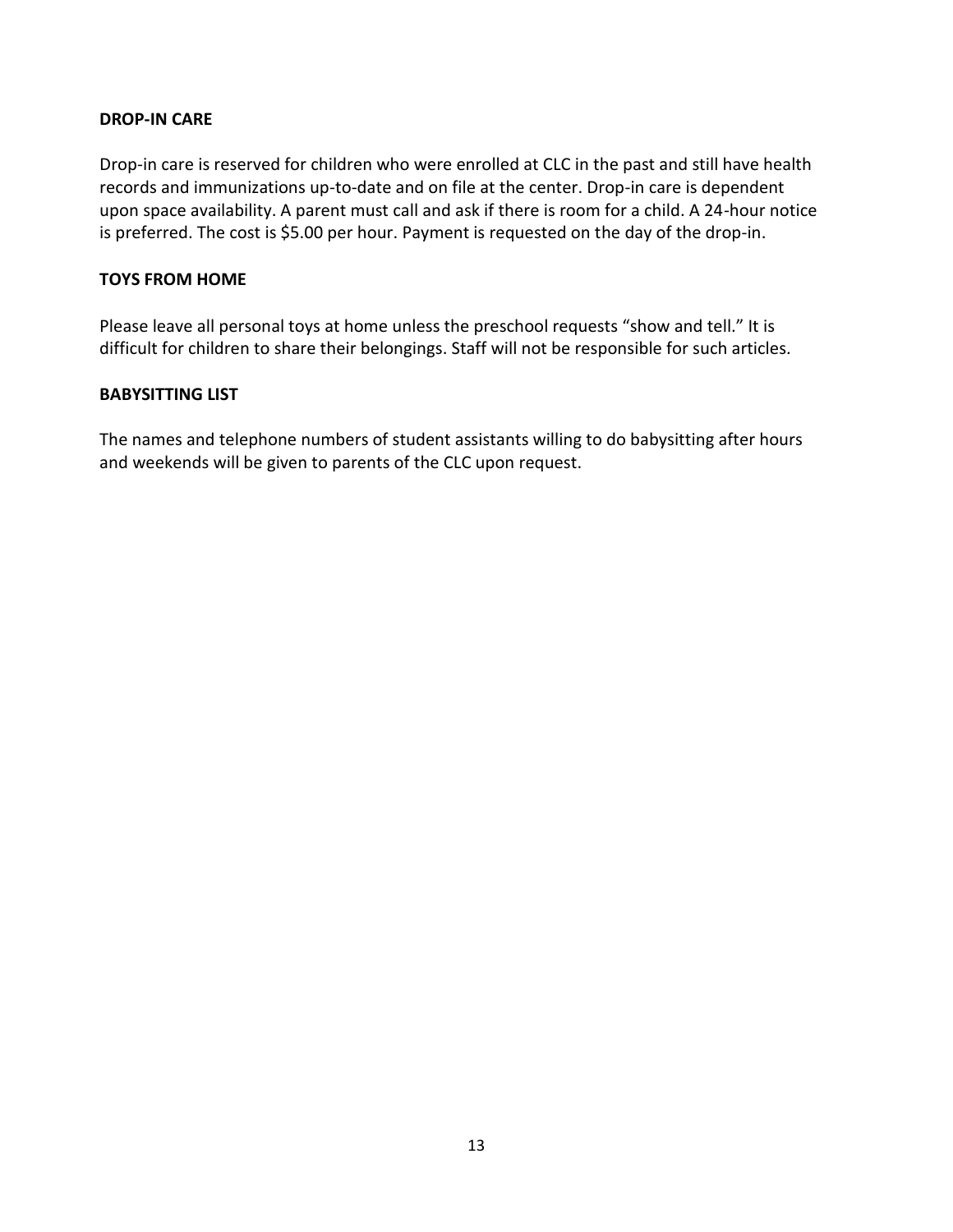### **Toddler Schedule**

| $7:30 - 8:15$ AM   | Breakfast/small motor play in the lunchroom                                                                     |
|--------------------|-----------------------------------------------------------------------------------------------------------------|
| $8:15 - 9:30$      | Free play time with books, puzzles, building toys, dolls - small<br>motor skills, imaginative play              |
| $9:00 - 9:40$      | Diaper change/potty time also                                                                                   |
| $9:40 - 10:00$     | Circle time with songs, books, poems, colors, shapes, ABC, 123, and<br>language development                     |
| $10:00 - 10:40$    | Outdoor play or gym - large motor development                                                                   |
| 10:55              | Prepare for lunch                                                                                               |
| $11:00 - 11:25$    | Lunch                                                                                                           |
| $11:30 - 11:45$    | Diaper change, potty and calming time for naptime                                                               |
| 11:45 AM - 2:30 PM | Naptime. Children who wake up early go to room 105 for small<br>motor play and books. (Diaper change and potty) |
| $2:30 - 3:00$      | Snack                                                                                                           |
| $3:00 - 4:00$      | Outdoor play or gym - large motor development                                                                   |
| $4:00 - 4:30$      | Free play with books, small toys (Diaper change and potty)                                                      |
| $4:30 - 4:50$      | Songs, music, dance, and read books to children                                                                 |
| $4:50 - 5:30$      | Combined in Preschool room for small motor play and books                                                       |